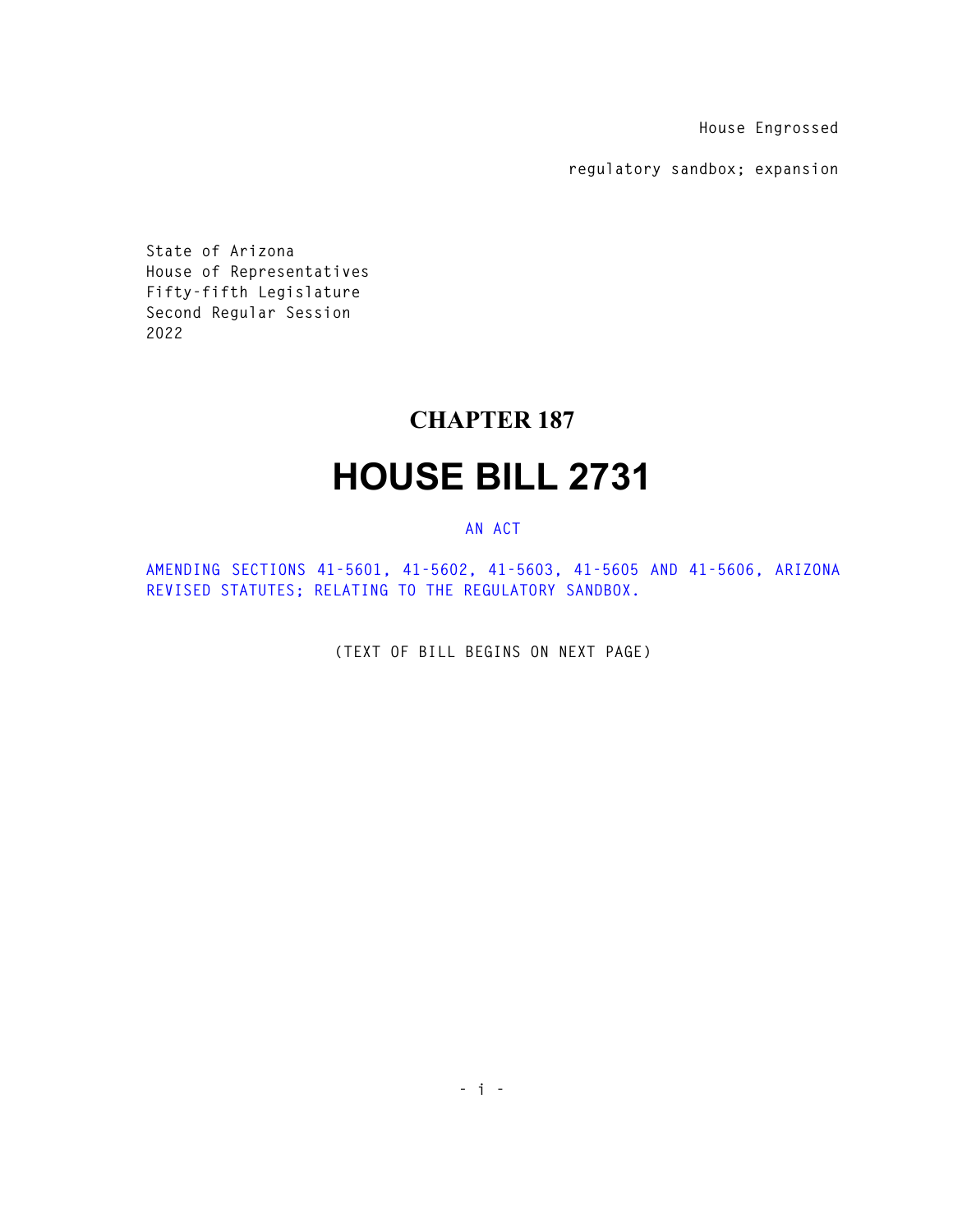**1 Be it enacted by the Legislature of the State of Arizona: 2 Section 1. Section 41-5601, Arizona Revised Statutes, is amended to 3 read: 4 41-5601. Definitions 5 In this chapter, unless the context otherwise requires: 6 1. "Applicable agency" means a department or agency of this state 7 established by law to regulate certain types of business activity in this 8 state and persons engaged in such business, including the issuance of 9 licenses or other types of authorization, that the attorney general 10 determines would or may regulate a sandbox participant if the person was 11 not a regulatory sandbox participant. 12 2. "Consumer": 13 (a) Means a person that purchases or enters into a transaction for 14 an innovation that is being tested by a sandbox participant. 15 (b) Does not include an agent or business partner of or an investor 16 in a sandbox participant. 17 3. "Financial product or service" means a product or service that 18 requires licensure under title 6 or title 44, chapter 2.1 or 13 or a 19 product or service that includes a business model, delivery mechanism or 20 element that may otherwise be regulated under title 6 or title 44, chapter 21 2.1 or 13. 22 4. "Innovation" means, with respect to providing a financial 23 product or service or a substantial component of a financial product or 24 service, the use or incorporation of new or emerging technology or the 25 reimagination of uses for existing technology to address a problem, 26 provide a benefit or otherwise offer a product, service, business model or 27 delivery mechanism that is not known by the attorney general to have a 28 comparable widespread offering in this state. 29 5. "Innovative financial product or service" means a financial 30 product or service that includes an innovation. 31 6. "Regulatory sandbox" means the program established by this 32 chapter that allows a person to temporarily test an innovation on a 33 limited basis without otherwise being licensed or authorized to act under 34 the laws of this state. 35 7. "Sandbox participant" means any person whose application to 36 participate in the regulatory sandbox is approved pursuant to this 37 chapter. 38 8. "Test" means to provide products and services as allowed by this 39 chapter. 40 Sec. 2. Section 41-5602, Arizona Revised Statutes, is amended to 41 read: 42 41-5602. Program purpose 43 The attorney general shall establish a regulatory sandbox program in 44 consultation with applicable agencies of this state to enable a person to 45 obtain limited access to the market in this state to test innovative**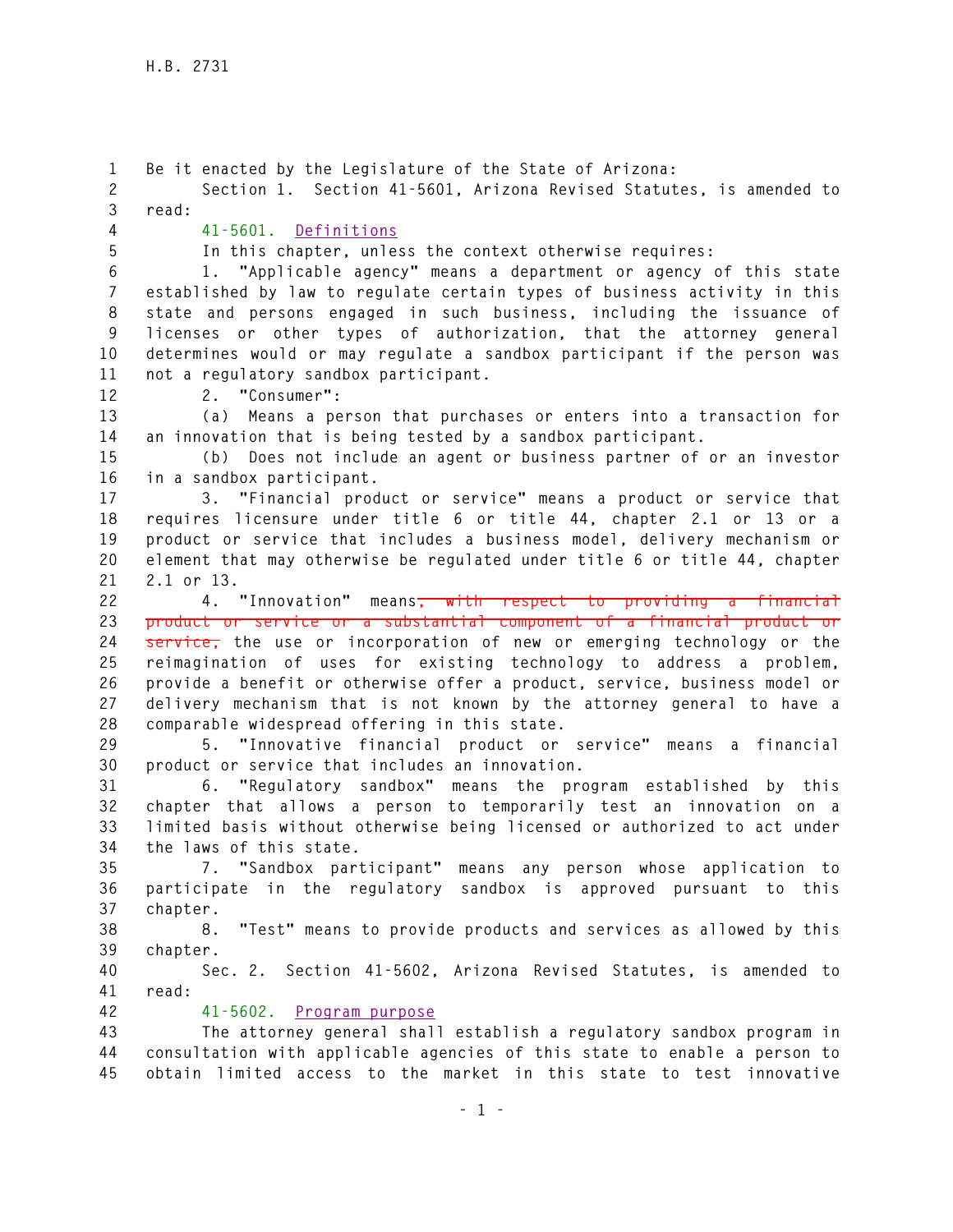**1 financial products or services OR OTHER INNOVATIONS without obtaining a 2 license or other authorization that otherwise might be required.** 

**3 Sec. 3. Section 41-5603, Arizona Revised Statutes, is amended to 4 read:** 

**5 41-5603. Application process and requirements; fee**

**6 A. Any person may apply to enter the regulatory sandbox to test an 7 innovation.** 

**8 B. The attorney general must accept and review each application for 9 entry into the regulatory sandbox on a rolling basis.** 

**10 C. An application must demonstrate that an applicant both:** 

**11 1. Is an entity or individual that is subject to the jurisdiction 12 of the attorney general through incorporation, residency, presence 13 agreement or otherwise.** 

**14 2. Has established a location, whether physical or virtual, that is 15 adequately accessible to the attorney general, from which testing will be 16 developed and performed and where all required records, documents and data 17 will be maintained.** 

**18 D. Persons that already possess a license or other authorization 19 under state laws that regulate a financial product or service OR OTHER 20 INNOVATION must file an application with the attorney general to test an 21 innovation within the regulatory sandbox for a product or service OR OTHER 22 INNOVATION outside the scope of its THE license or authorization.** 

**23 E. Applications must contain sufficient information to demonstrate 24 that an applicant has an adequate understanding of the innovation and a 25 sufficient plan to test, monitor and assess the innovation while ensuring 26 consumers are protected from a test's failure.** 

**27 F. Applications must contain the information required by a form 28 that is developed and made publicly available by the attorney general. 29 The information required by the form may include:** 

**30 1. Relevant personal and contact information for the applicant, 31 including full legal names, addresses, telephone numbers, e-mail EMAIL 32 addresses, website addresses and other information that the attorney 33 general deems necessary.** 

**34 2. Disclosure of any criminal convictions of the applicant or key 35 personnel, if any.** 

**36 3. A description of the innovation desired to be tested, including 37 statements regarding all of the following:** 

**38 (a) How an innovation is subject to regulation outside of the 39 regulatory sandbox.** 

**40 (b) How the innovation would benefit consumers.** 

**41 (c) How the innovation is different from other financial products 42 or services OR OTHER INNOVATIONS available in this state.** 

**43 (d) What risks will confront consumers.** 

**44 (e) How entering the regulatory sandbox would enable a successful 45 test of the innovation.**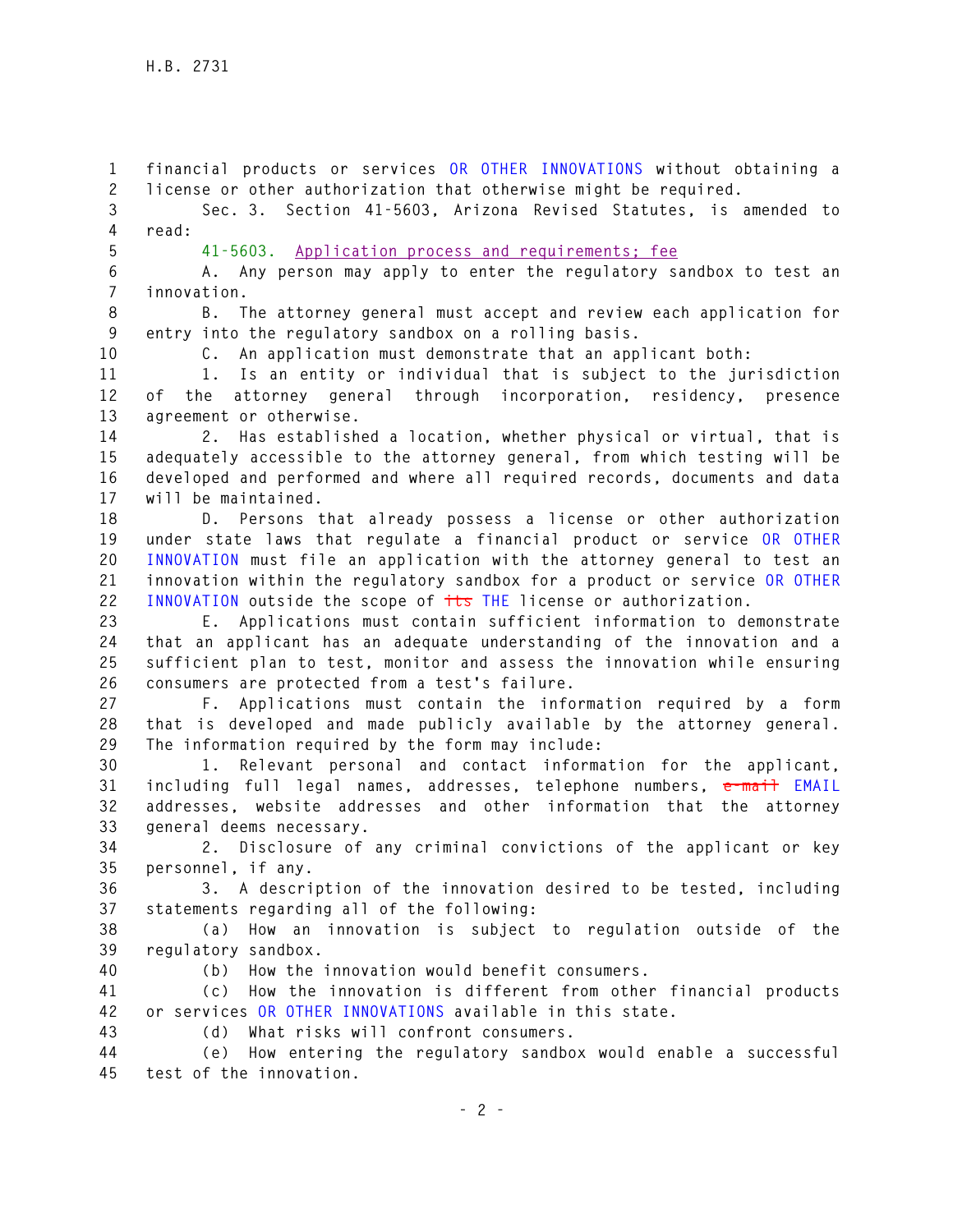**1 (f) A description of the proposed testing plan, including estimated 2 time periods for market entry, market exit and the pursuit of necessary 3 licensure or authorization.** 

**4 (g) How the applicant will wind down the test and protect consumers 5 if the test fails.** 

**6 (h) How the applicant will employ cybersecurity measures to avoid 7 breaches and protect consumer and transaction data.** 

**8 G. The attorney general shall collect an application fee in an 9 amount to be determined by the attorney general. The attorney general 10 shall deposit, pursuant to sections 35-146 and 35-147, all fees collected 11 pursuant to this subsection in the consumer protection-consumer fraud 12 revolving fund established by section 44-1531.01.** 

**13 H. A person shall file a separate application for each innovation 14 sought to be tested.** 

**15 I. After the information required by subsection F of this section 16 is submitted, the attorney general may seek additional information that it 17 deems necessary. Not later than ninety days after an application is 18 initially submitted, the attorney general shall notify the applicant as to 19 whether the application is approved for entry into the regulatory sandbox. 20 The attorney general and an applicant may mutually agree to extend the 21 time period for the attorney general to determine whether an application 22 is approved for entry into the regulatory sandbox.** 

**23 J. The attorney general may deny applications in its discretion and 24 a denial is not an appealable agency action for the purposes of chapter 6, 25 article 10 of this title.** 

**26 Sec. 4. Section 41-5605, Arizona Revised Statutes, is amended to 27 read:** 

**28 41-5605. Scope**

**29 A. If the attorney general approves an application for entry into 30 the regulatory sandbox, the applicant is deemed a sandbox participant and 31 both of the following apply:** 

**32 1. The sandbox participant has twenty-four months after the date of 33 approval to test the innovation described in the sandbox participant's 34 application.** 

**35 2. The attorney general must issue the sandbox participant a 36 registration number.** 

**37 B. Innovations tested within the regulatory sandbox are subject to 38 the following restrictions:** 

**39 1. Consumers must be residents of this state, except for 40 transactions that involve an innovation provided by a sandbox participant 41 testing financial products or services as a money transmitter as defined 42 in section 6-1201 or A related innovation, in which case only physical 43 presence of the consumer in this state at the time of the transaction may 44 be required.**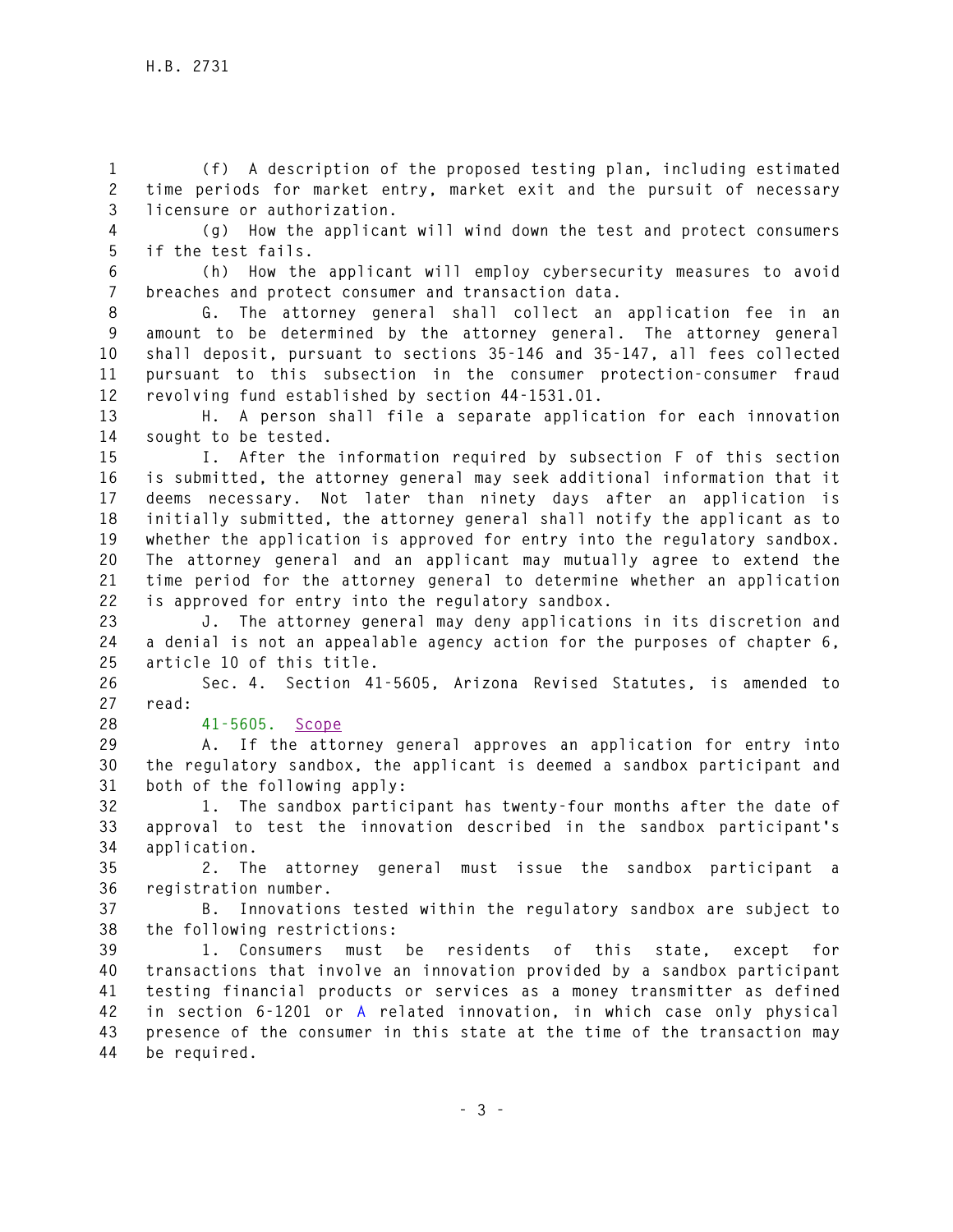**1 2. Except as provided in subsection C of this section or section 2 41-5608, an innovation may not be tested with more than ten thousand 3 consumers.** 

**4 3. For a sandbox participant testing consumer lender loans as 5 defined in section 6-601, an individual consumer lender loan may be issued 6 for up to \$15,000, except that aggregate loans per consumer may not exceed 7 \$50,000. All consumer lender loans issued in the regulatory sandbox, 8 including loans in excess of \$10,000, are subject to all of the following:** 

**9 (a) Section 6-114. 10 (b) Section 6-632.** 

**11 (c) Section 6-635, subsections A, B and C.** 

**12 (d) Section 6-637.** 

**13 4. Except as provided in subsection C of this section, for a 14 sandbox participant testing financial products or services as a money 15 transmitter as defined in section 6-1201, individual transactions per 16 consumer may not exceed \$2,500 and aggregate transactions per consumer may 17 not exceed \$25,000.** 

**18 5. For sandbox participants testing financial products or services 19 as a sales finance company as defined in section 44-281, all of the 20 following apply:** 

- **21 (a) Section 44-286.**
- **22 (b) Section 44-287, except subsection B, paragraph 8.**
- **23 (c) Section 44-288.**
- **24 (d) Section 44-289.**

**25 (e) Section 44-290.** 

- **26 (f) Section 44-291.**
- **27 (g) Section 44-293.**
- **28 (h) Section 47-9601.**

**29 6. For sandbox participants testing financial products or services 30 that provide investment management that is regulated pursuant to title 44, 31 chapter 13:** 

**32 (a) Section 44-3241 applies.** 

**33 (b) The corporation commission rules adopted pursuant to title 44, 34 chapter 13 apply as they relate to dishonest and unethical practices.** 

**35 C. If a sandbox participant demonstrates adequate financial 36 capitalization, risk management process and management oversight, the 37 attorney general may allow either or both of the following:** 

**38 1. Except as provided in section 41-5608, an innovation may TO not 39 be tested with more than seventeen thousand five hundred consumers.** 

**40 2. For a sandbox participant testing products or services as a 41 money transmitter as defined in section 6-1201, individual transactions 42 per consumer that do not exceed \$15,000 and aggregate transactions per 43 consumer that do not exceed \$50,000.**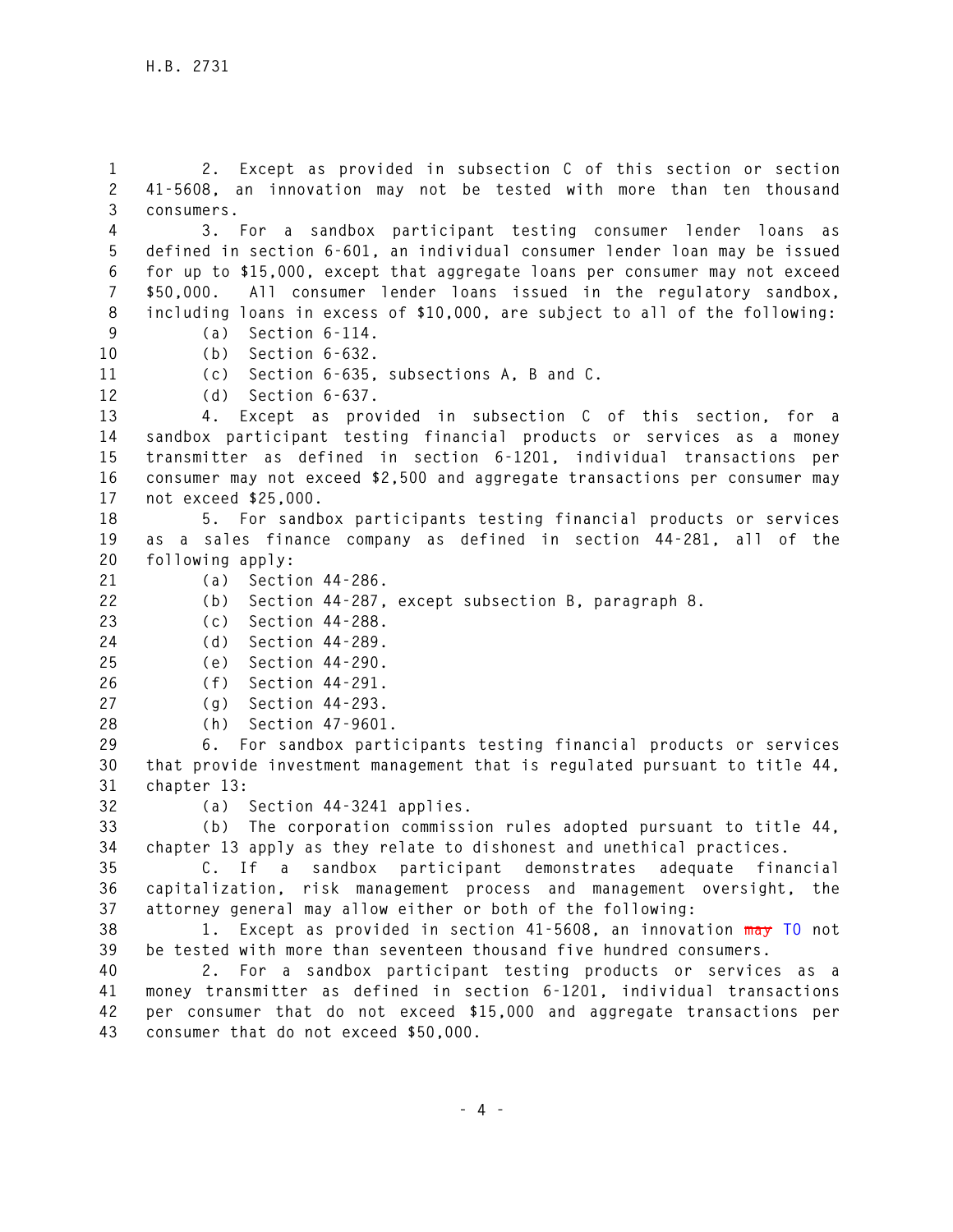**1 D. This section does not restrict a sandbox participant who holds a 2 license or other authorization in another jurisdiction from acting 3 pursuant to and in accordance with that license or other authorization.** 

**4 E. A sandbox participant is deemed to possess an appropriate 5 license under the laws of this state for purposes of any provision of 6 federal law requiring state licensure or authorization.** 

**7 F. Except as otherwise provided in this chapter, a sandbox 8 participant is not subject to state laws that establish requirements 9 pursuant to a license or authorization issued by an applicable agency that 10 otherwise would or may regulate an innovative financial product or 11 service.** 

**12 G. The attorney general may determine that certain state laws that 13 regulate a financial product or service OR INNOVATION apply to a sandbox 14 participant. If the attorney general makes this determination and 15 approves an application for entry into the regulatory sandbox, the 16 attorney general must notify the sandbox participant of the specific state 17 regulatory laws that will apply to the sandbox participant. Pursuant to 18 section 41-5611, the attorney general alone shall enforce the state 19 regulatory laws applicable to sandbox participants, including the 20 restrictions established by this section.** 

**21 H. To the extent that a sandbox participant is required by this 22 chapter to obtain, record, provide or maintain any information, writing, 23 signature, record or disclosure, the sandbox participant may do so in 24 electronic form, including as provided in section 44-7601, or may 25 substitute any substantially similar equivalent information, writing, 26 signature, record or disclosure that is approved by the attorney general.** 

**27 Sec. 5. Section 41-5606, Arizona Revised Statutes, is amended to 28 read:** 

## **29 41-5606. Consumer protection**

**30 A. Before providing an innovation to consumers, a sandbox 31 participant must disclose to consumers all of the following:** 

**32 1. The name and contact information of the sandbox participant, 33 including the registration number provided by the attorney general 34 pursuant to section 41-5605.** 

**35 2. That the innovation is authorized pursuant to the regulatory 36 sandbox and, if applicable, that the sandbox participant does not have a 37 license or other authorization to generally provide financial products or 38 services OR INNOVATIONS under state laws that regulate a financial product 39 or service OR INNOVATION that is outside the regulatory sandbox.** 

**40 3. That this state does not endorse or recommend the innovation.** 

**41 4. That the innovation is a temporary test that may be discontinued 42 at the end of the testing period, including the expected end date of the 43 testing period.**